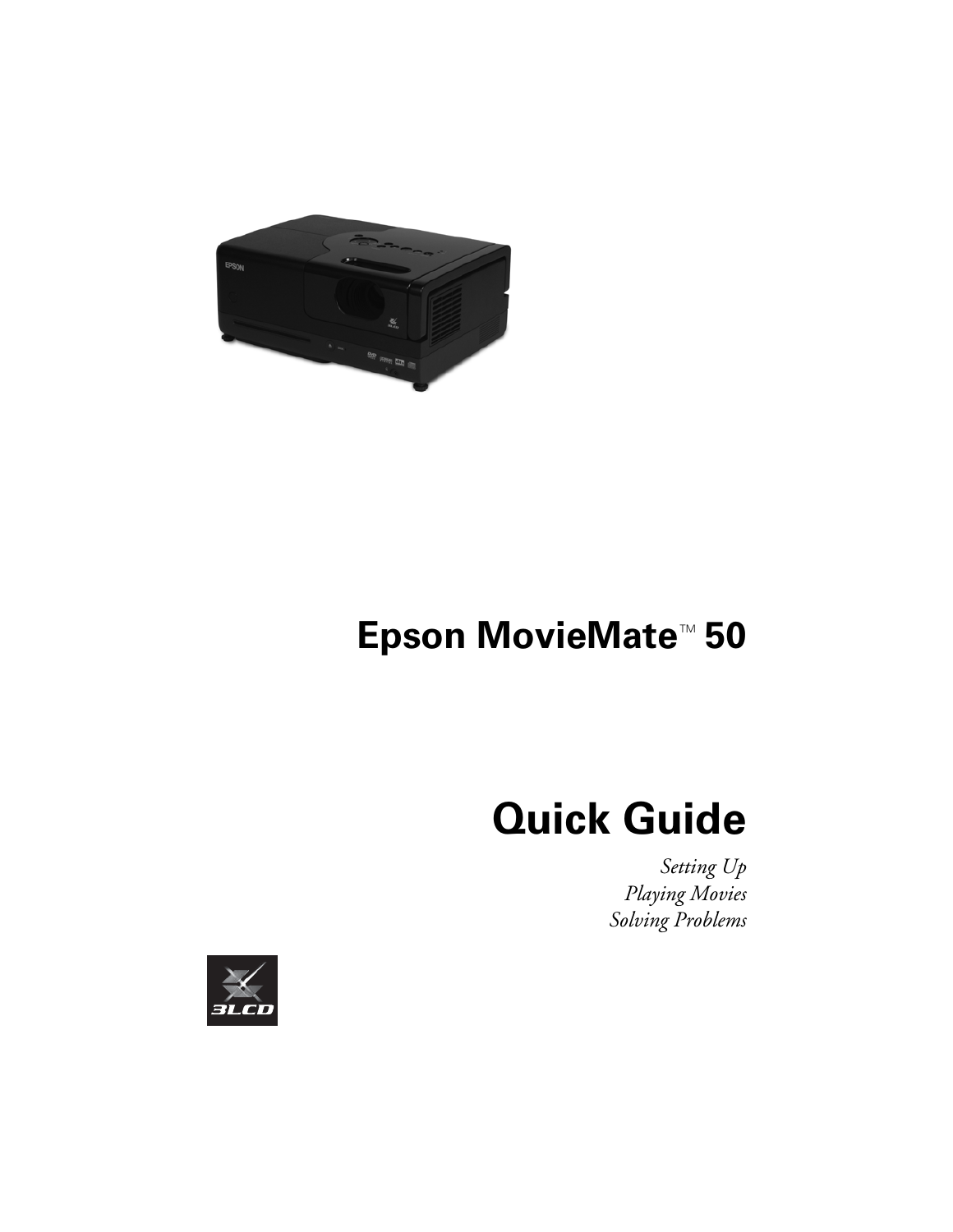# **Contents**

| Epson America, Inc. Limited Warranty  19 |
|------------------------------------------|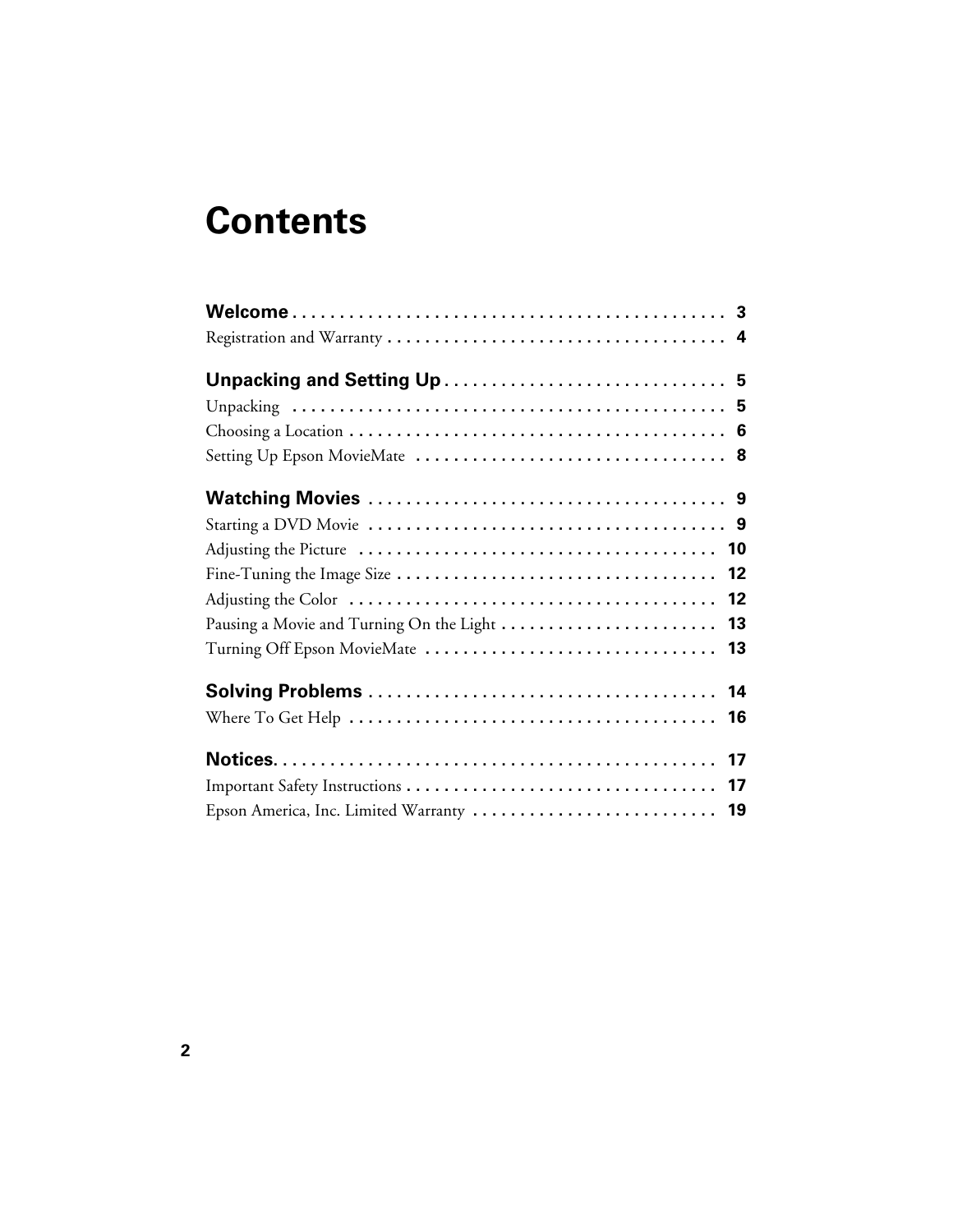# <span id="page-2-0"></span>**Welcome**

Your Epson MovieMate<sup>™</sup> 50 is a portable, lightweight home cinema system that delivers high-quality, big-screen entertainment anywhere you want. In just a few minutes, you can set up MovieMate and watch a DVD, play a video game, or view your favorite photos.

Follow the instructions in this guide to:

- Choose a location
- Set up MovieMate
- Start playing a movie
- Adjust the image and sound
- Solve common problems

See the *User's Guide* on the Epson MovieMate CD for additional instructions, including connecting a cable or satellite TV receiver, game console, MP3 player, sound system, computer, and more.

Please follow these guidelines as you read the instructions:

#### **Warning:**

Warnings must be followed carefully to avoid bodily injury.

#### **Caution:**

Cautions must be observed to avoid damage to your equipment.

#### **Note:**

Notes contain important information about MovieMate.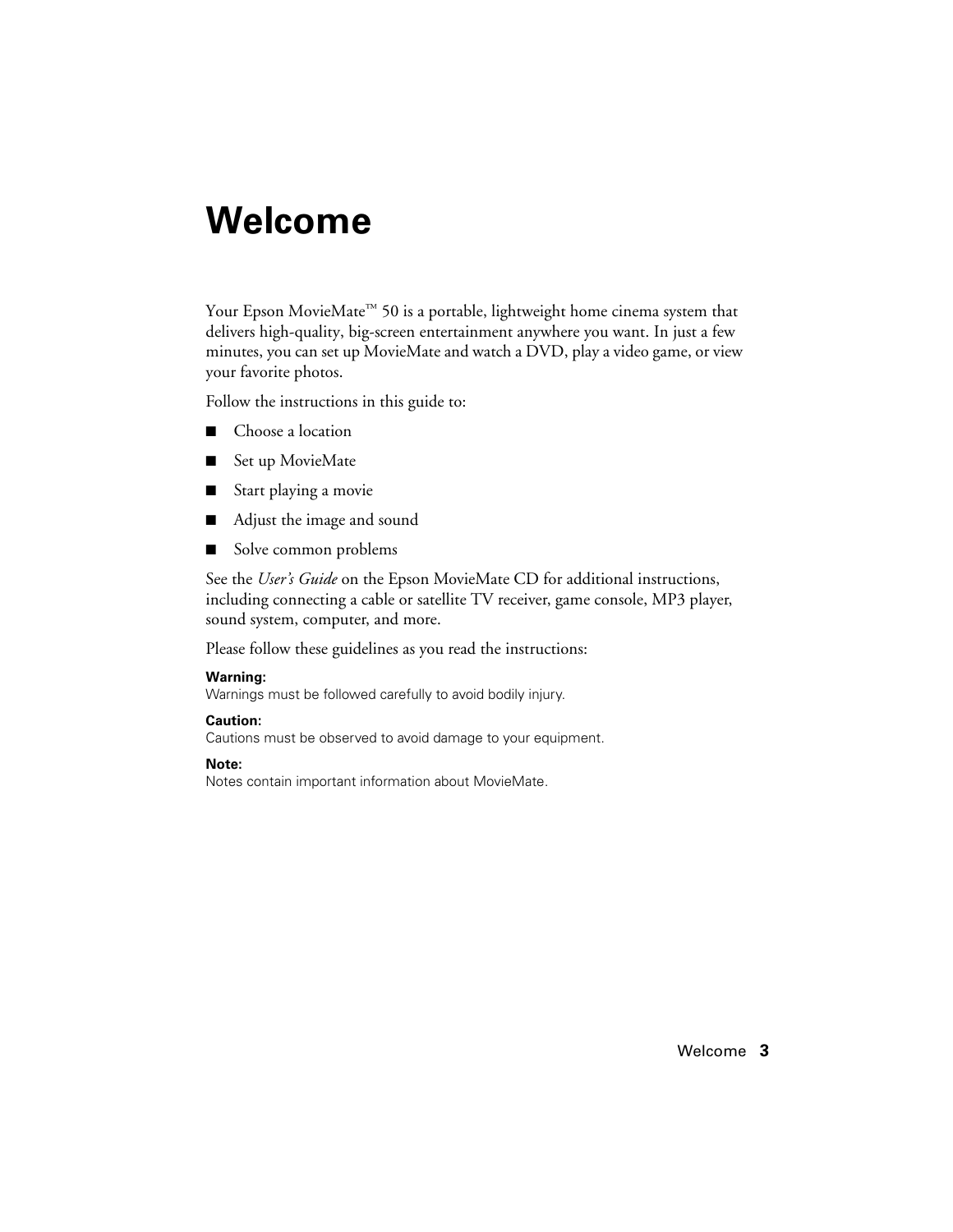## <span id="page-3-0"></span>**Registration and Warranty**

Your Epson MovieMate comes with a basic two-year carry-in warranty. For details, see [page 19](#page-18-0).

In addition, Epson® offers free Extra Care $^{\text{\tiny SM}}$  Home Service during your warranty period. In the unlikely event of an equipment failure, you won't have to wait for your unit to be repaired. Instead, Epson will ship you a replacement unit anywhere in the United States or Canada, usually via overnight delivery. See your Extra Care Home Service brochure for details.

We encourage you to register your Epson MovieMate. You can register using the CD that came in the box. Or you can register online at http://www.epson.com/webreg. Registering also lets you receive special updates on new accessories, products, and services.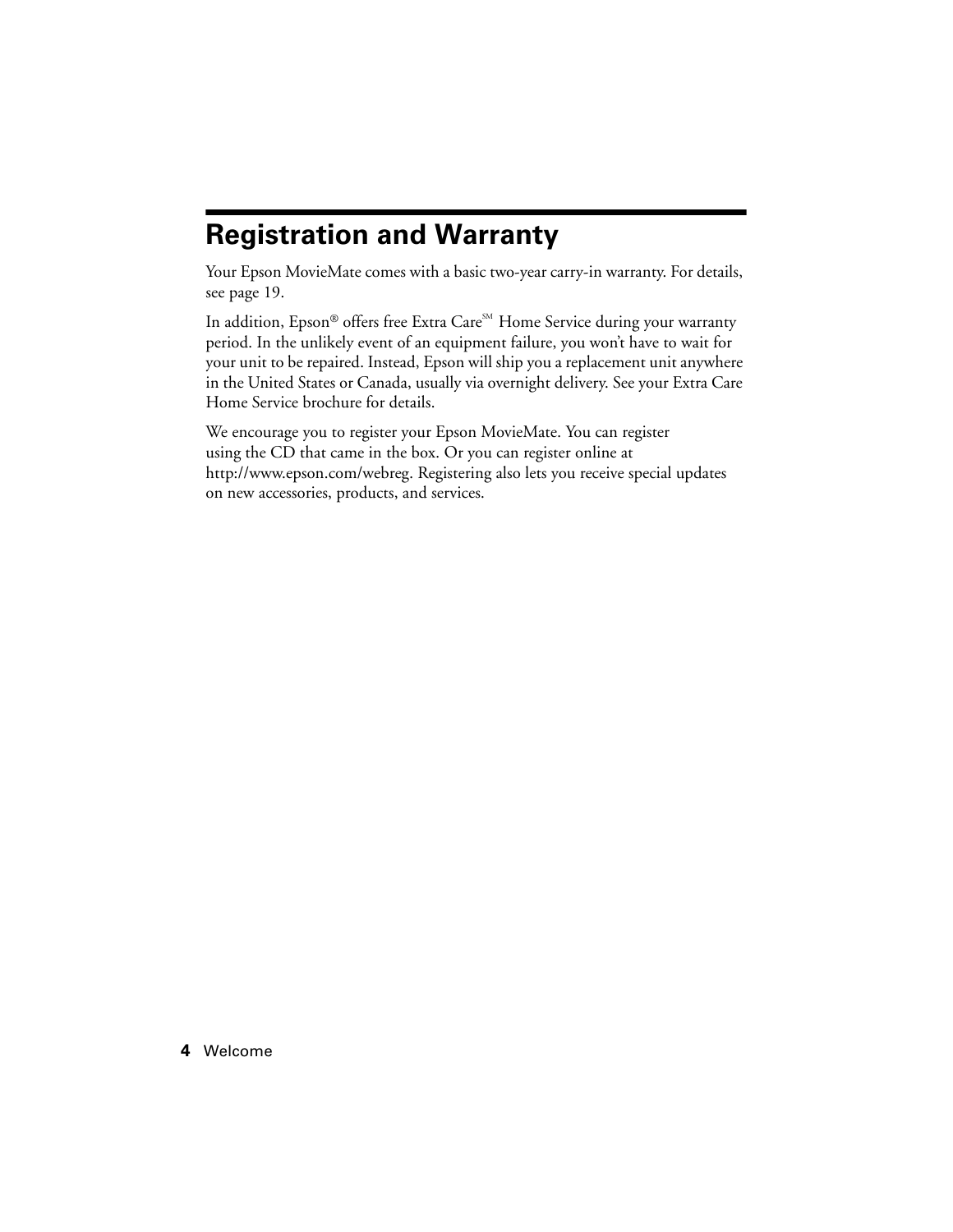# <span id="page-4-0"></span>**Unpacking and Setting Up**

Follow these instructions to unpack and set up your Epson MovieMate.

## **Unpacking**

Make sure you have all the parts shown here:

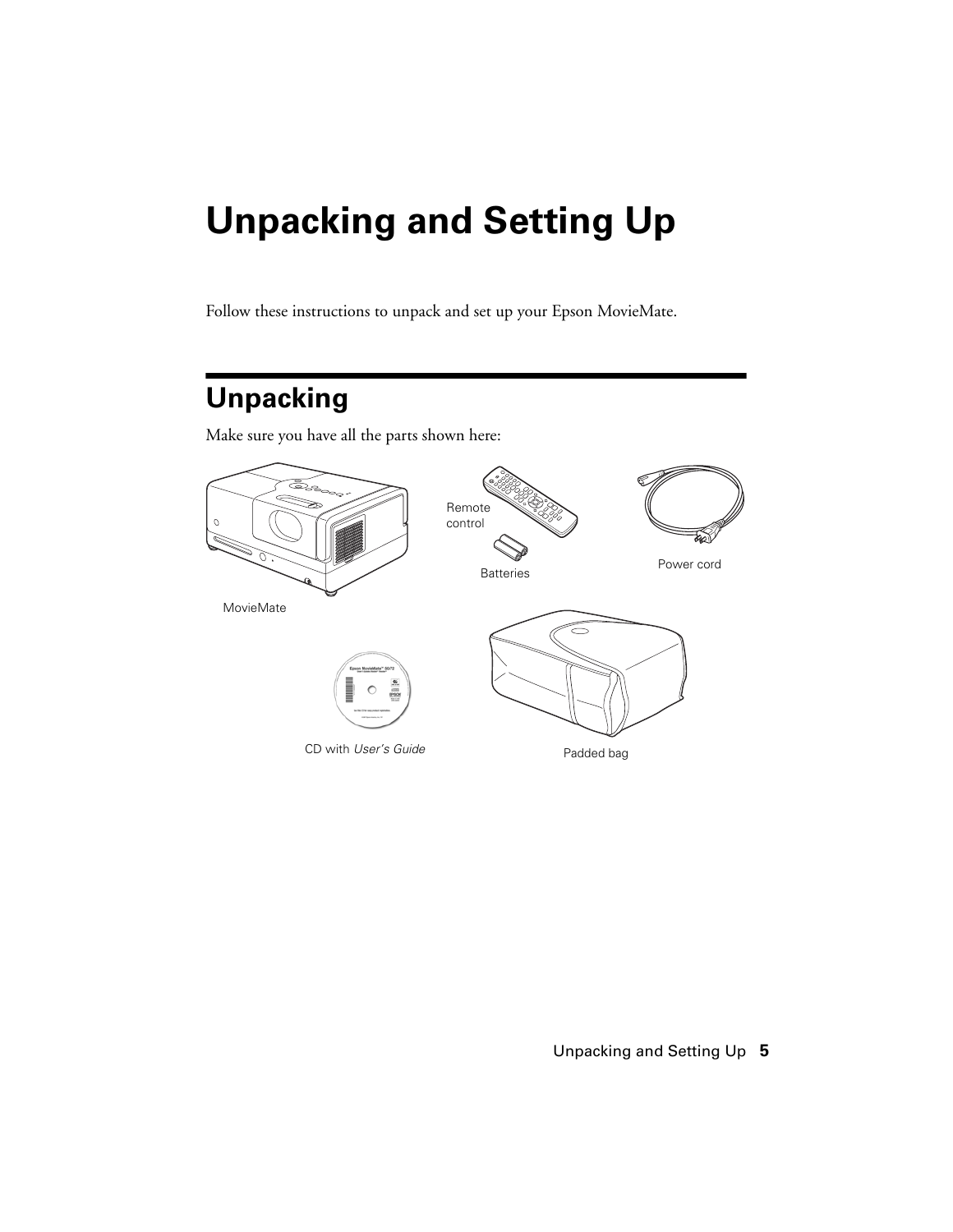# <span id="page-5-0"></span>**Choosing a Location**

You can use your Epson MovieMate just about anywhere—in the living room, bedroom, or even outside. You can use it with an optional floor-, wall-, or ceilingmounted screen, or simply project on a flat white wall.

The following pictures show three different setups:



Front



To project onto a wall, choose a flat white wall with a smooth surface. When you find a suitable wall for projection, you may want to consider coating the area with projection paint to enhance the image quality. For details, see the *User's Guide* on the Epson MovieMate CD.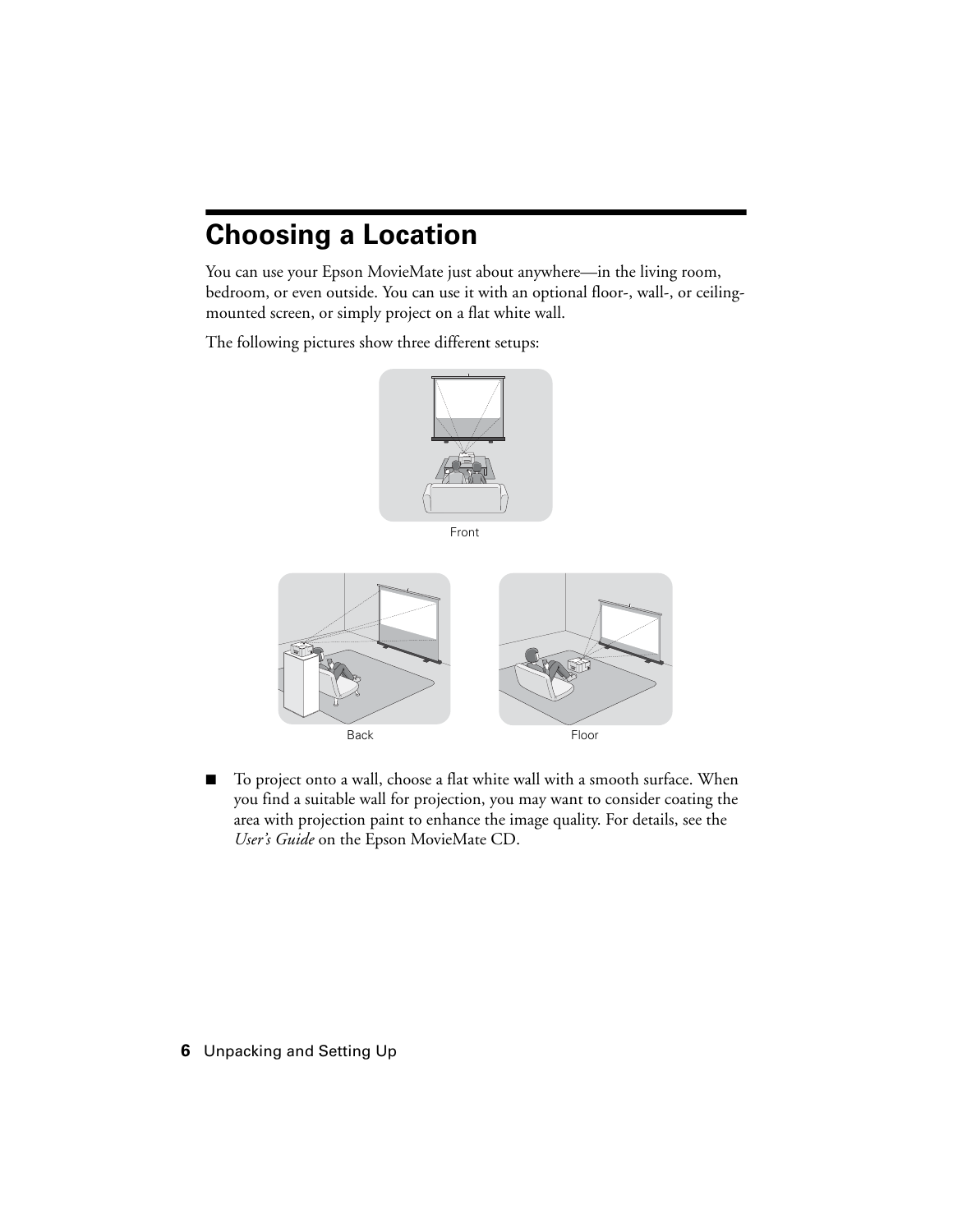- MovieMate should be directly in front of the screen or wall, facing straight ahead (at a 90-degree angle to the surface).
- If the image is too low, you can raise it by extending the feet to tilt MovieMate up. This causes the image to lose its rectangular shape. You can adjust the shape using the keystone buttons on MovieMate or on the remote control. See [page 10](#page-9-0) for instructions.



The farther you place MovieMate from the screen or wall, the larger the image will be.

If you want an 80-inch diagonal widescreen image, place MovieMate about 7.8 feet away from the wall or screen. The following diagram shows the approximate image size (measured diagonally) at various distances.



#### **Caution:**

MovieMate should not be exposed to water, smoke, moisture, dust, direct heat or sunlight, or left outside for long periods of time. These environmental factors may cause damage to internal electronics over time. See the warranty on [page 19](#page-18-0) for additional details.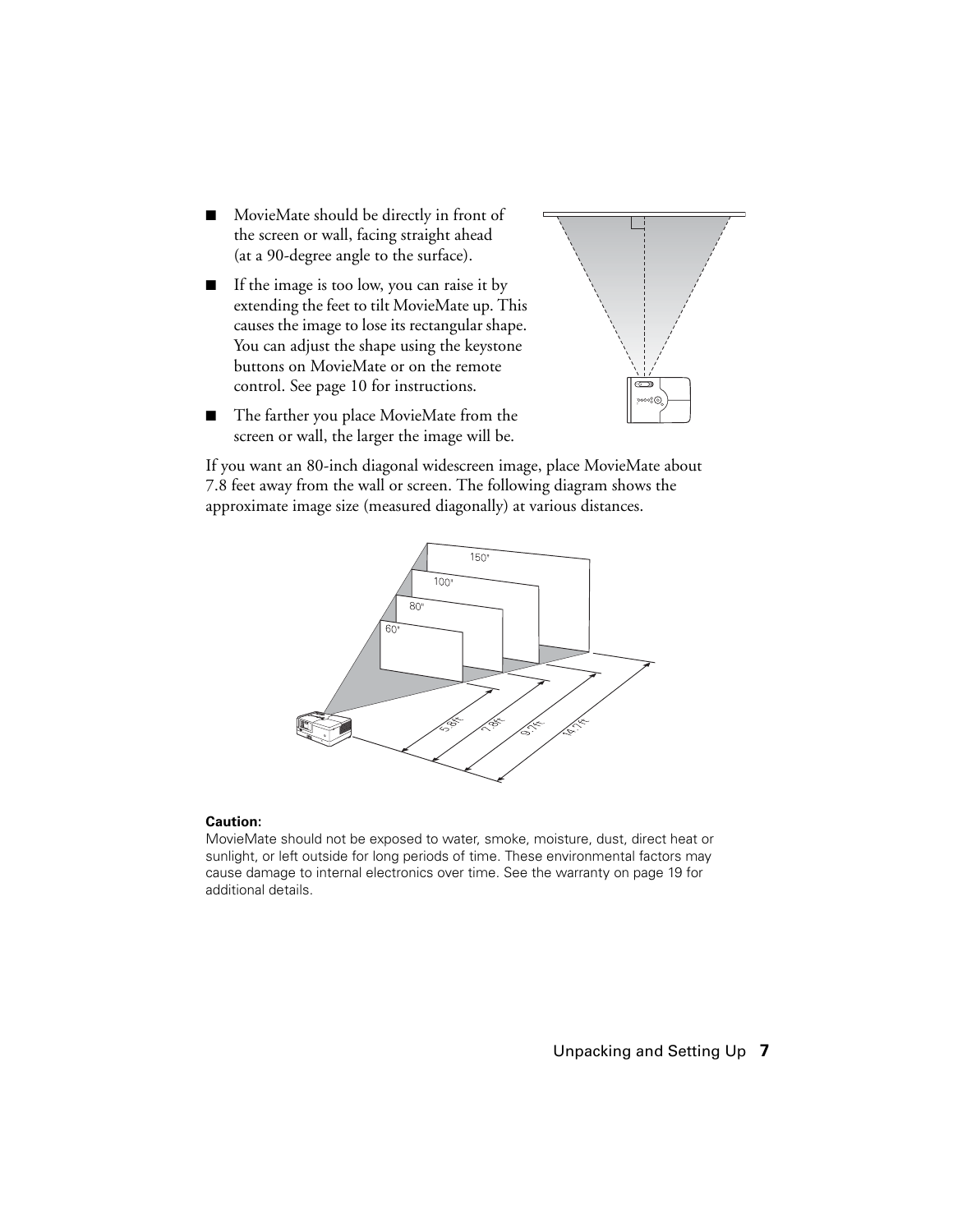# <span id="page-7-0"></span>**Setting Up Epson MovieMate**

- 1. If you have a screen, set it up following the instructions included with the screen. Make sure you read all the instructions to avoid damaging the screen.
- 2. Put the batteries in the remote control.



- 3. Expose the remote control to bright light for several minutes before using it in the dark. The buttons will glow in the dark briefly.
- 4. Open the lens cover, then connect the power cord and plug in MovieMate. The  $\circledcirc$  light turns orange.

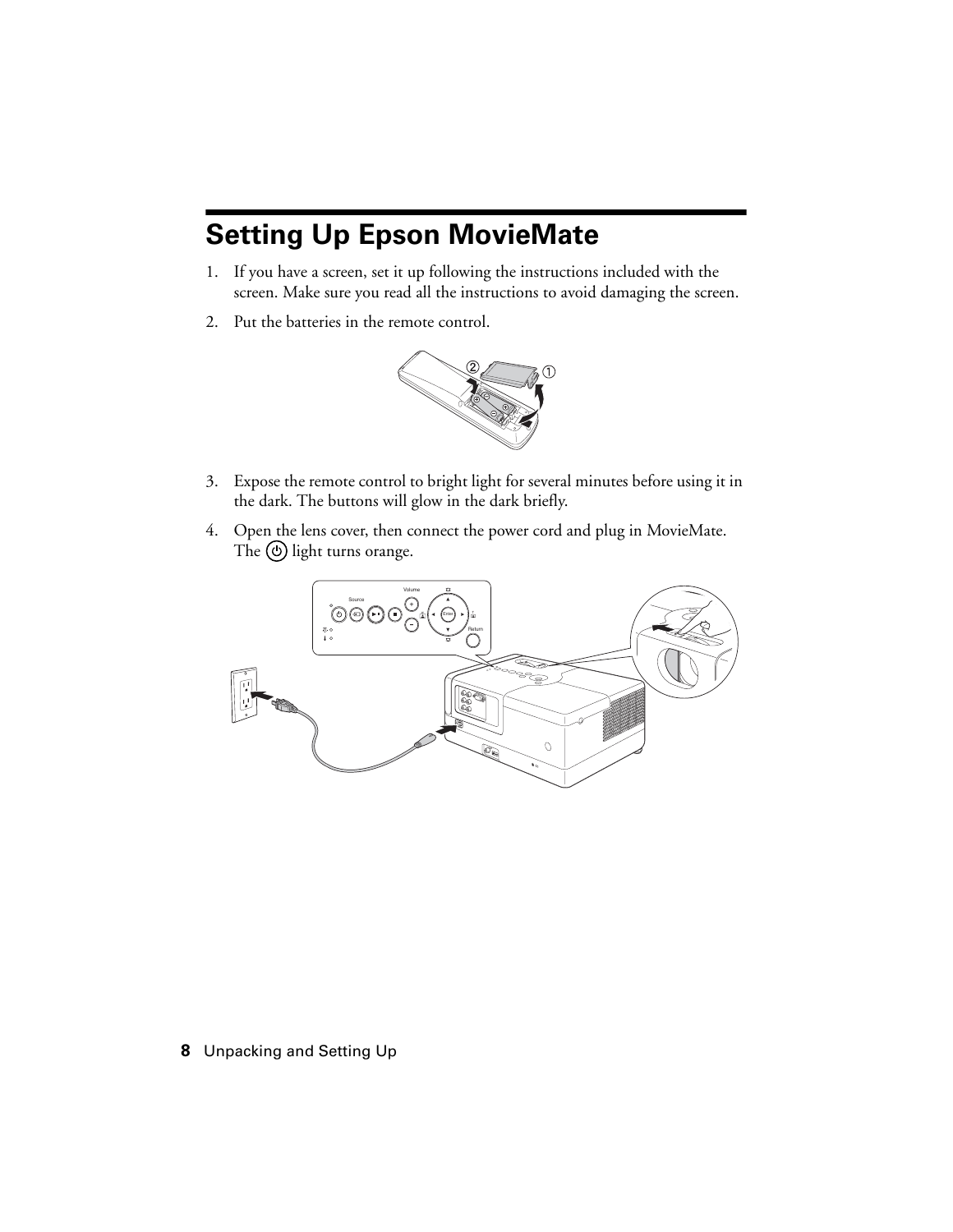# <span id="page-8-0"></span>**Watching Movies**

After you get your Epson MovieMate set up and plugged in, it's easy to start playing your movie. Follow the instructions in this section to adjust the picture and sound for the best home cinema experience.

## **Starting a DVD Movie**

1. Insert your DVD into the slot.



#### **Warning:**

When the picture appears, do not look into the lens, and do not allow children or pets to look into the lens. The bright light may affect your vision.

After about 30 seconds, MovieMate warms up and the picture comes on.

2. To adjust the volume, use the + or – Volume buttons on the control panel or on the remote control.

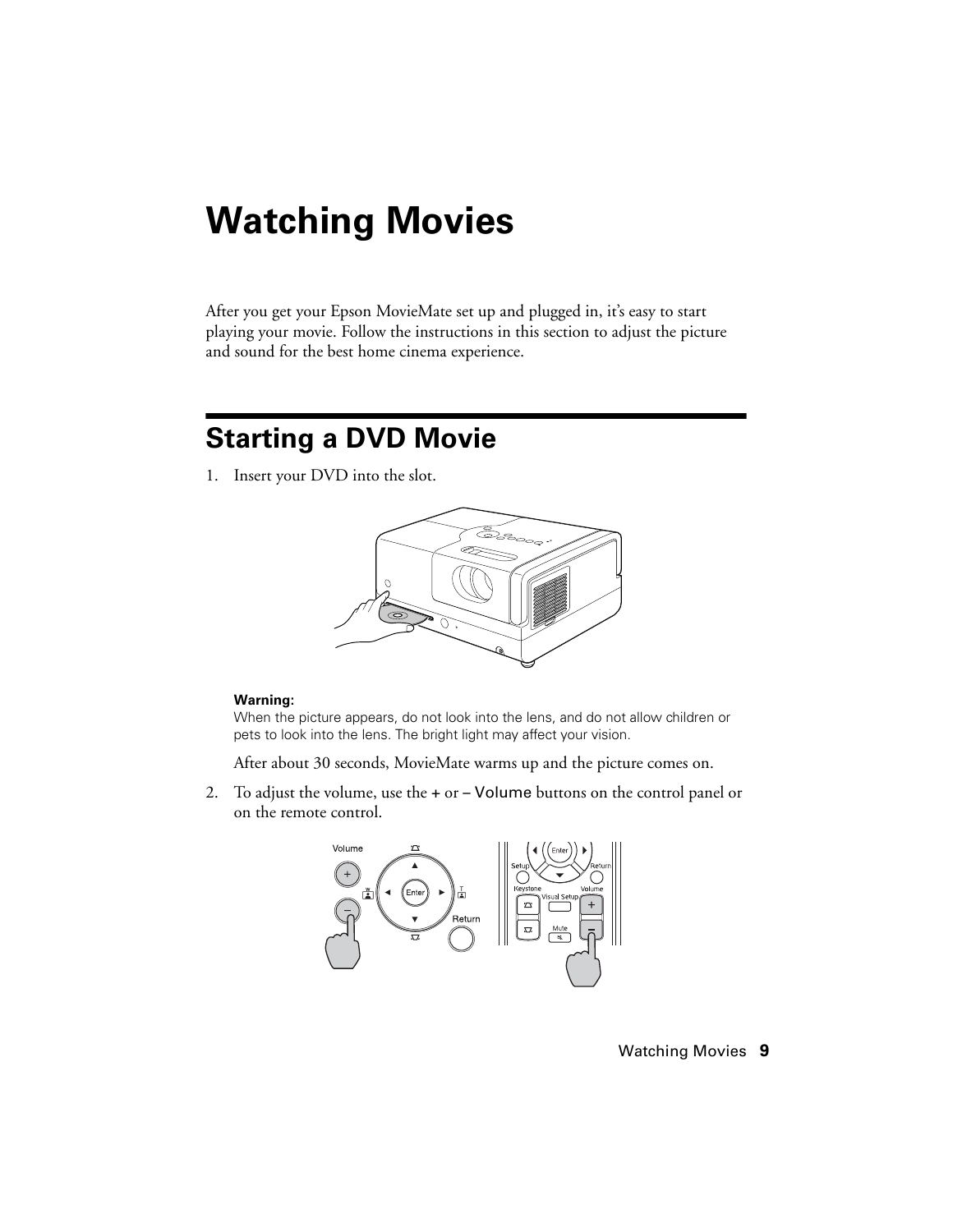## <span id="page-9-0"></span>**Adjusting the Picture**

Once you see your picture, you may need to make some adjustments.

■ If the image is too low, you can extend the feet (by rotating them) and tilt MovieMate up.



If you tilt MovieMate, the image will lose its rectangular shape. Use the Keystone buttons on the remote control or the control panel to adjust the image shape.

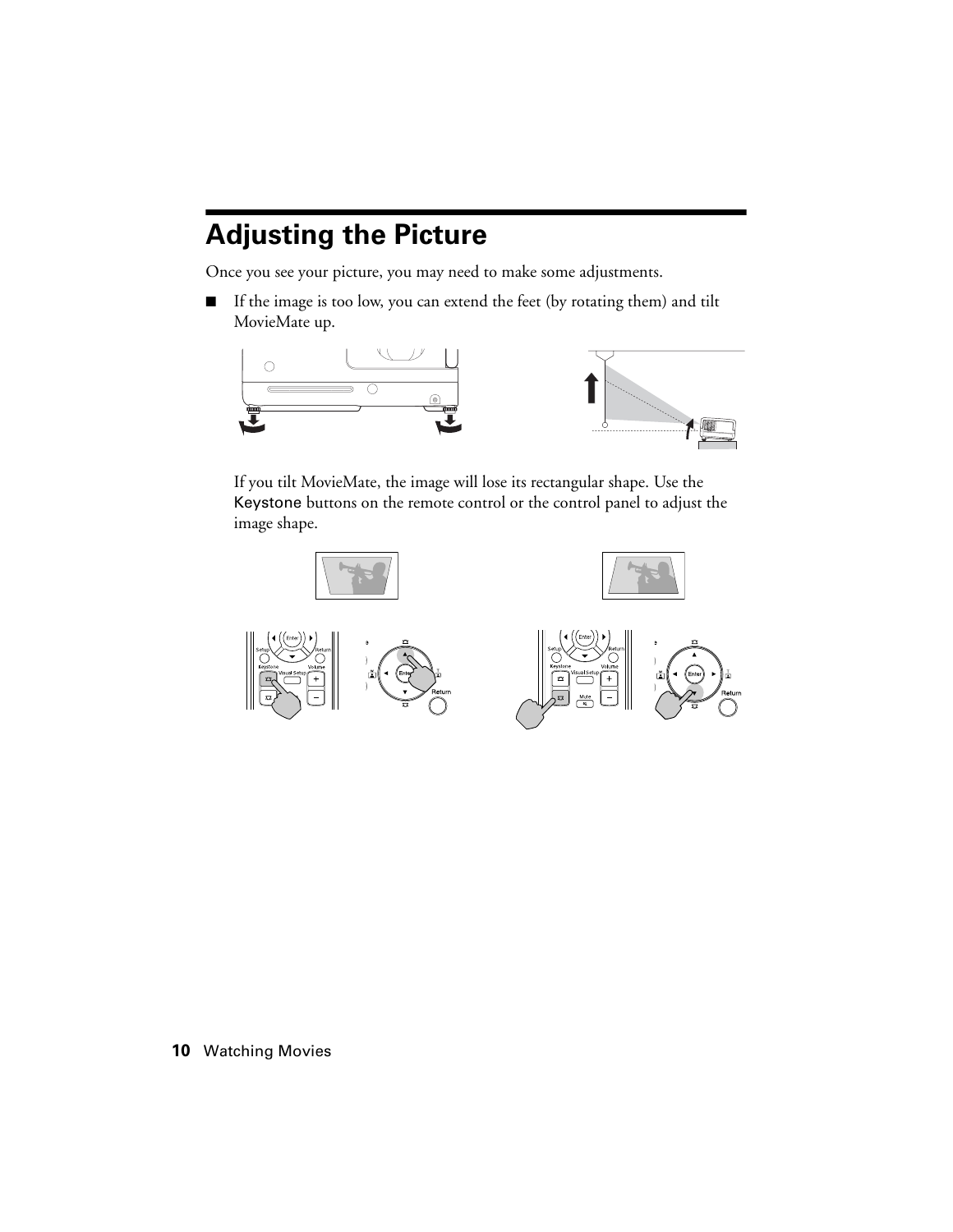<span id="page-10-0"></span>■ Press the W and T arrows on the control panel to adjust the image size. For more ways to adjust the size, see [page 12.](#page-11-0)



■ Rotate the focus ring to sharpen the picture.



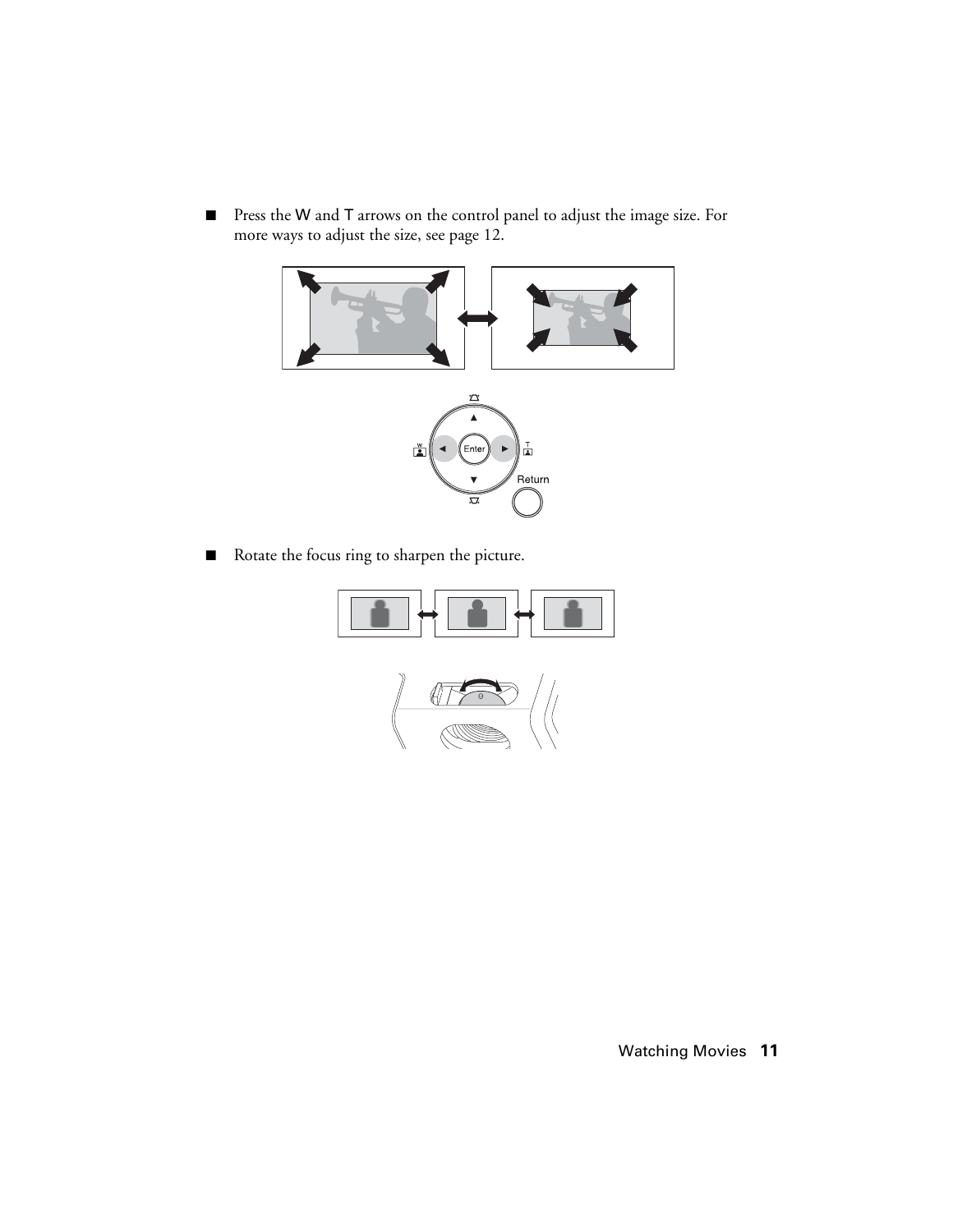# <span id="page-11-0"></span>**Fine-Tuning the Image Size**

Most of the time MovieMate adjusts the picture automatically for wide-screen or normal video.

However, you can adjust the width to height proportion (aspect ratio) manually if necessary. You can also zoom in or out.

For non-widescreen DVDs, press the  $\overline{\bigcap}$  button on the remote control and select Full, Zoom, or Normal.

Full projects a widescreen image (16:9 aspect ratio) that is slightly stretched.

Zoom projects a widescreen image (16:9 aspect ratio), with the top and bottom slightly cut off.

Normal projects the image in its original proportions (4:3 aspect ratio).

 $\Box$  To zoom in, press the  $\Box$  button on the remote control. Continue pressing to zoom in up to 5 times. The edges will be cut off, but you can use the arrow buttons on the remote to pan around the picture.

Continue pressing the  $\boxed{6}$  button to zoom out to 1/4 size, then back to the original size.

# **Adjusting the Color**

You can change the color mode to optimize picture quality based on the lighting conditions in the room.

For example, the Dynamic color mode provides the brightest picture, and works best when you use MovieMate outdoors or in a well-lit room. However, when you use MovieMate in a darkened room, one of the other color modes will improve the colors in your image.

- 1. Press  $\sum_{n=1}^{\text{quantum}}$ . The currently selected color mode is displayed on the screen.
- 2. Press  $\Box$  again to change the color mode, then wait a moment until you see the picture quality change.



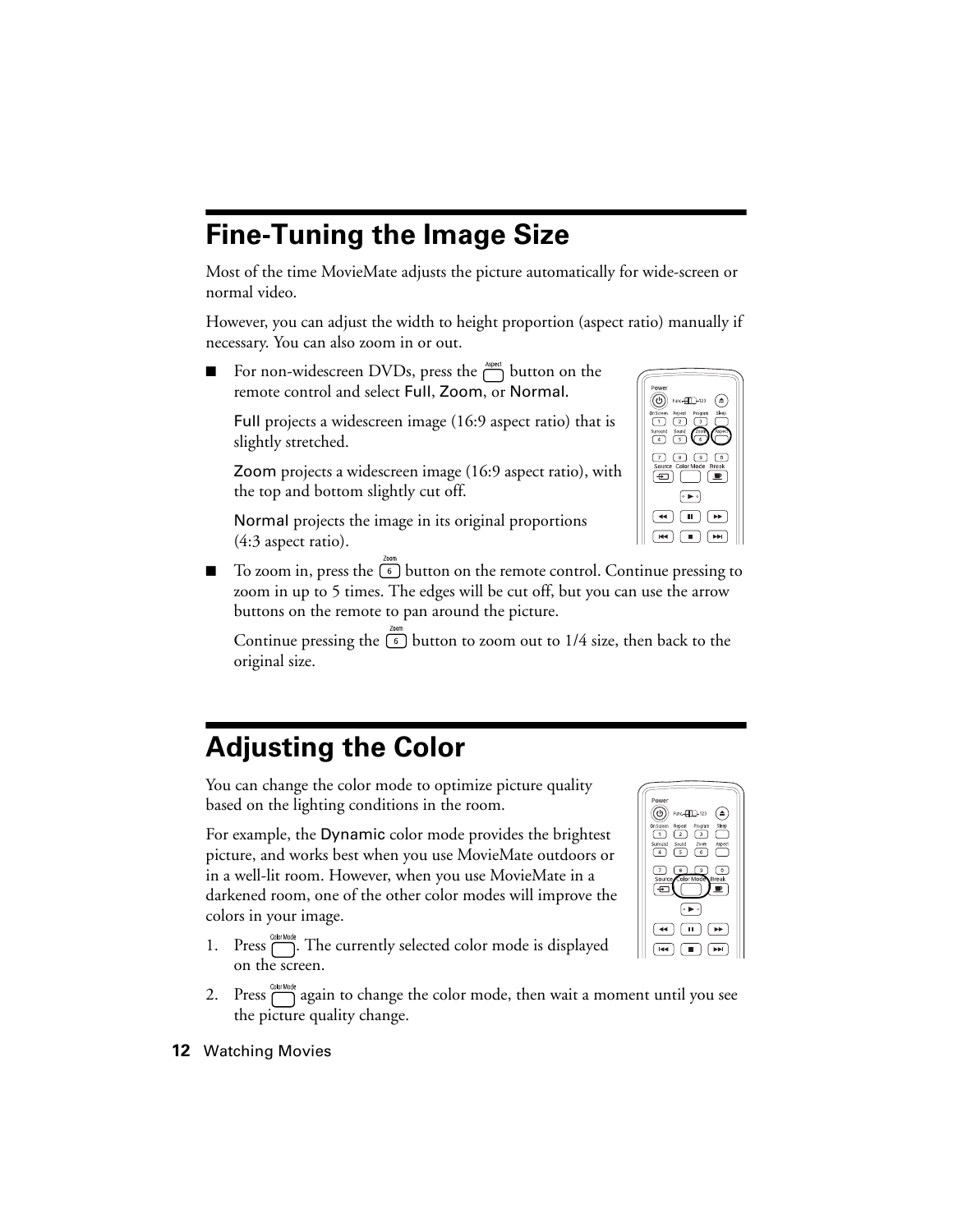<span id="page-12-0"></span>You can select from the following color modes, depending on the video source:

- Dynamic: Use in rooms with bright light.
- Living Room: Use in rooms with the blinds or drapes closed.
- Theatre: Use in completely darkened rooms.
- Game: Use for playing high-speed games in a bright room (available only with external equipment).

## **Pausing a Movie and Turning On the Light**

When you pause a movie, you can have Epson MovieMate light up the screen or wall temporarily. This works great when you need to get more popcorn!

- To pause a movie and light up the screen, press the  $\mathbb{R}^{\text{Back}}$ button on the remote control.
- To resume, press  $\textcircled{\textcircled{\textcirc}}$  again. Pressing any of the following buttons also cancels break mode:  $\boxed{\bullet}$ ,  $\boxed{\bullet}$ ,  $\boxed{\bullet}$ , or  $\boxed{\oplus}$ .

#### **Note:**

After 5 minutes in break mode, the lamp turns off and the screen darkens. After 30 minutes, the power shuts off, and you need to press the  $\phi$  button to turn it on again.

| Power<br>Func. 11 123<br>Sleep<br>OnScreen<br>Repeat<br>Program<br>$\overline{1}$<br>$\overline{z}$<br>$\overline{\phantom{a}}$<br>Zoom<br>Surround<br>Sound<br>Aspect<br>$\sim$<br>- 6<br>-5 |
|-----------------------------------------------------------------------------------------------------------------------------------------------------------------------------------------------|
| $\overline{7}$<br>8<br>9<br>$\ddot{\rm{o}}$<br>Source Color Mode Break<br>$\pm$<br>$\circ \blacktriangleright \circ$                                                                          |
|                                                                                                                                                                                               |

# **Turning Off Epson MovieMate**

- 1. To stop playing a DVD, press  $\Box$  on the remote control or control panel.
- 2. Press the  $\textcircled{a}$  button to eject the DVD, then remove it from the slot.
- 3. Press  $\circled{0}$ . The lamp turns off. When it cools down, MovieMate beeps twice.
- 4. Close the lens cover and unplug the power cable.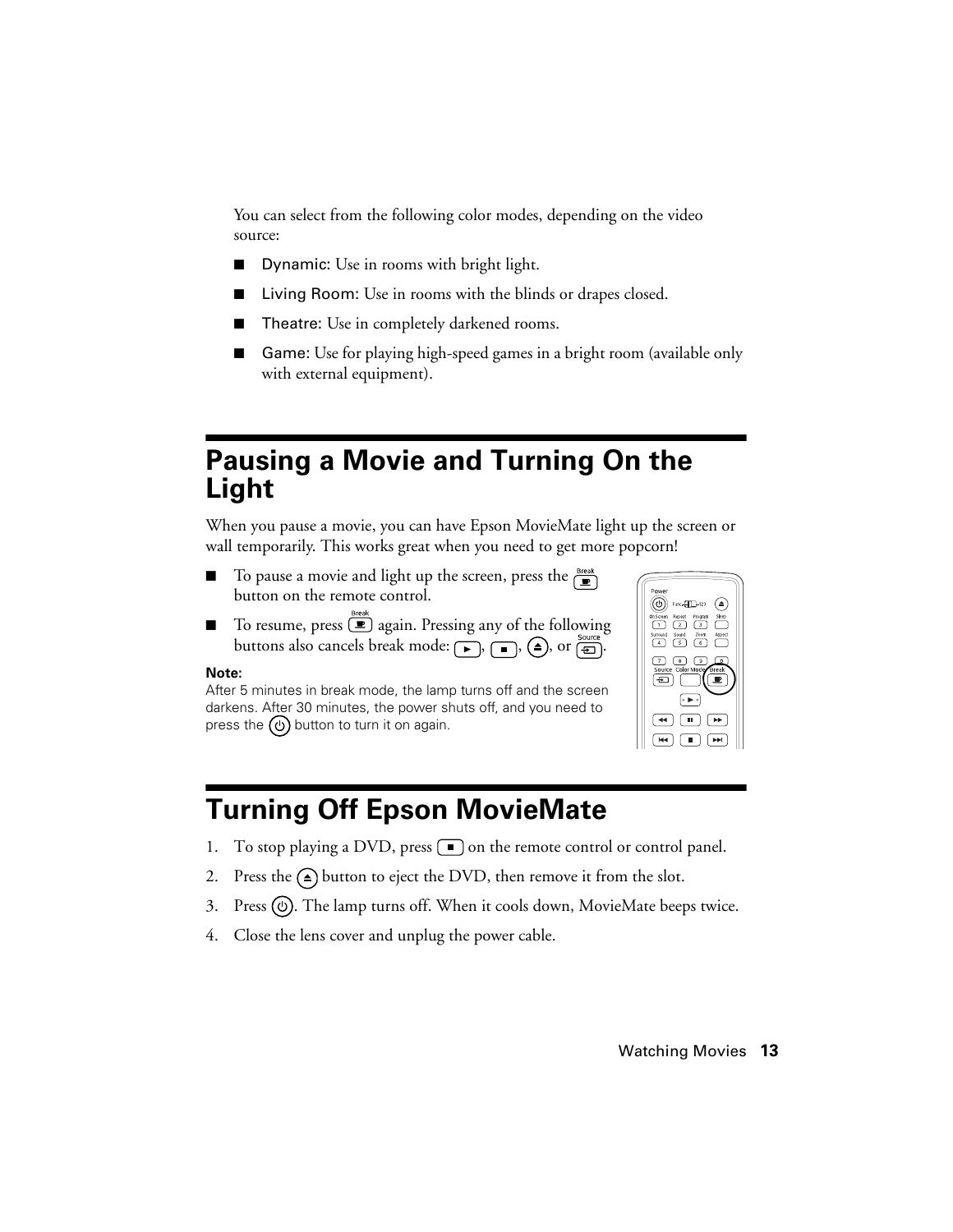# <span id="page-13-0"></span>**Solving Problems**

If you don't find the solution to your problem here, see the *User's Guide* on the Epson MovieMate CD for more troubleshooting tips.

### *No picture appears on the screen.*

- Make sure MovieMate is turned on (the  $\circledcirc$ ) light is green and not flashing). If the  $\circled{1}$  light is flashing green, wait for MovieMate to warm up.
- Make sure the lens cover is open.
- The Screensaver feature turns off the picture if a still image is projected for more than 15 minutes.

## *The picture is blurry or out of focus.*

- Adjust the focus using the focus ring. See [page 11](#page-10-0) for instructions.
- There may be dirt on the lens. Clean the lens with lens-cleaning paper or a soft cloth.
- Make sure the lens is not fogged by condensation. If you've just moved MovieMate from a cold environment, wait approximately an hour before using it. If condensation forms, unplug MovieMate and wait an hour or two before use.
- Make sure MovieMate is placed the correct distance from the screen: no closer than 2.9 feet and no farther than 48.6 feet.
- If you're using the Keystone adjustment, be aware that it lessens image quality. You may want to decrease the projection angle to reduce the amount of keystone correction needed. Try adjusting MovieMate's position relative to the screen.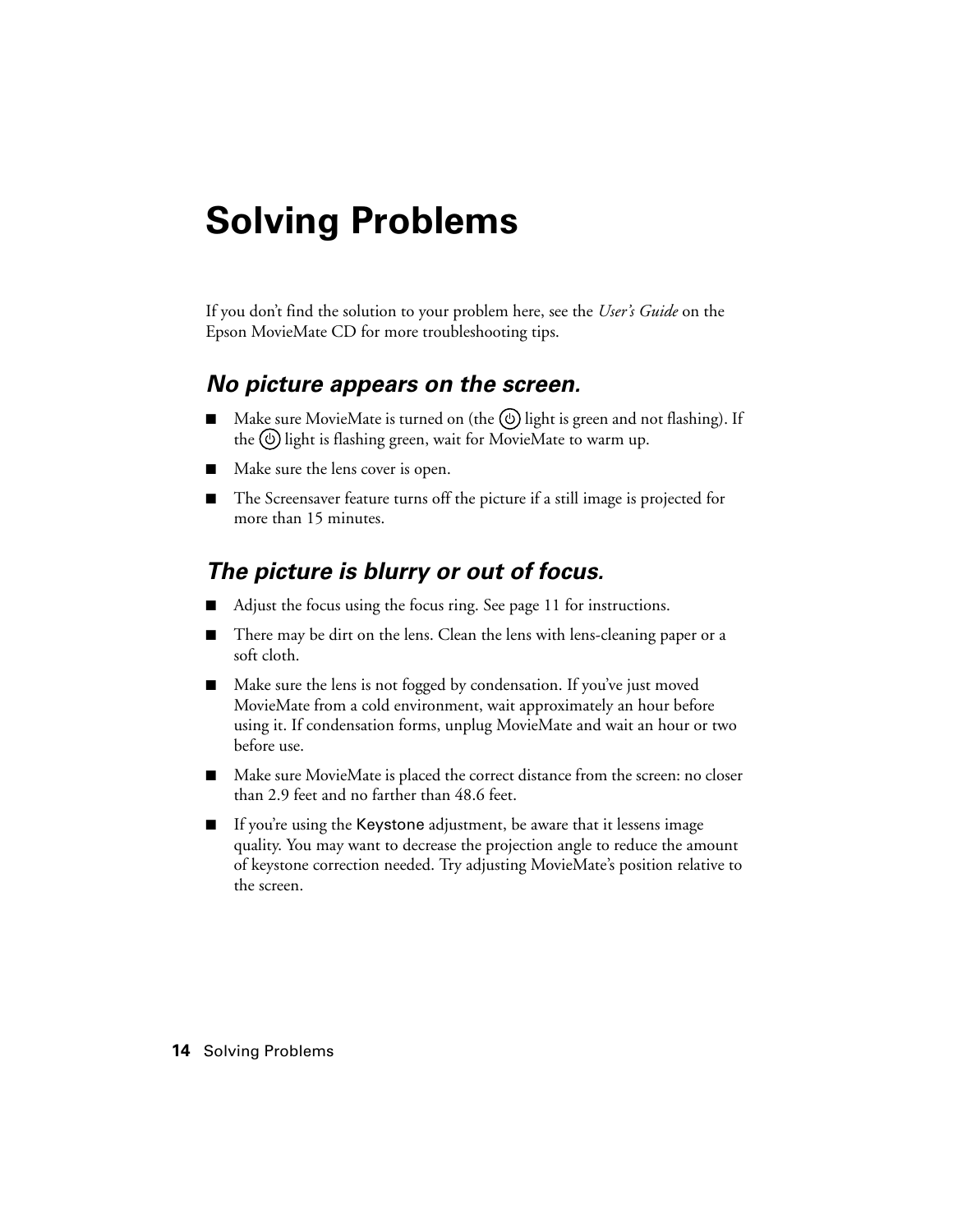## *The picture is wider at the top or bottom.*

You've tilted MovieMate to raise or lower the image, causing it to become "keystoned." Use the  $\sum$  or  $\sum$  buttons on the control panel or remote control to correct the problem. If you are unable to correct the distortion, you may need to reduce the degree of tilt.

## *The picture is taller on the left or right side.*

MovieMate is set at an angle to the screen. Face it squarely toward the screen.

## *The remote control doesn't work.*

- Make sure the toggle switch is in the correct position: set to -123 to use the numeric buttons, or to Func.- to use the other functions of these buttons.
- Make sure you're within 19 feet of MovieMate, and within range of its front or back sensor (approximately 30° left or right, and 15° above or below).
- You may need to replace the remote control's batteries. Make sure they're inserted with the positive (+) and negative (–) ends positioned as shown in the battery compartment.
- Some DVDs don't support all of the remote control's functions.
- If you're using a "universal" remote control, it might not work with MovieMate. Epson does not support any third-party remote controls.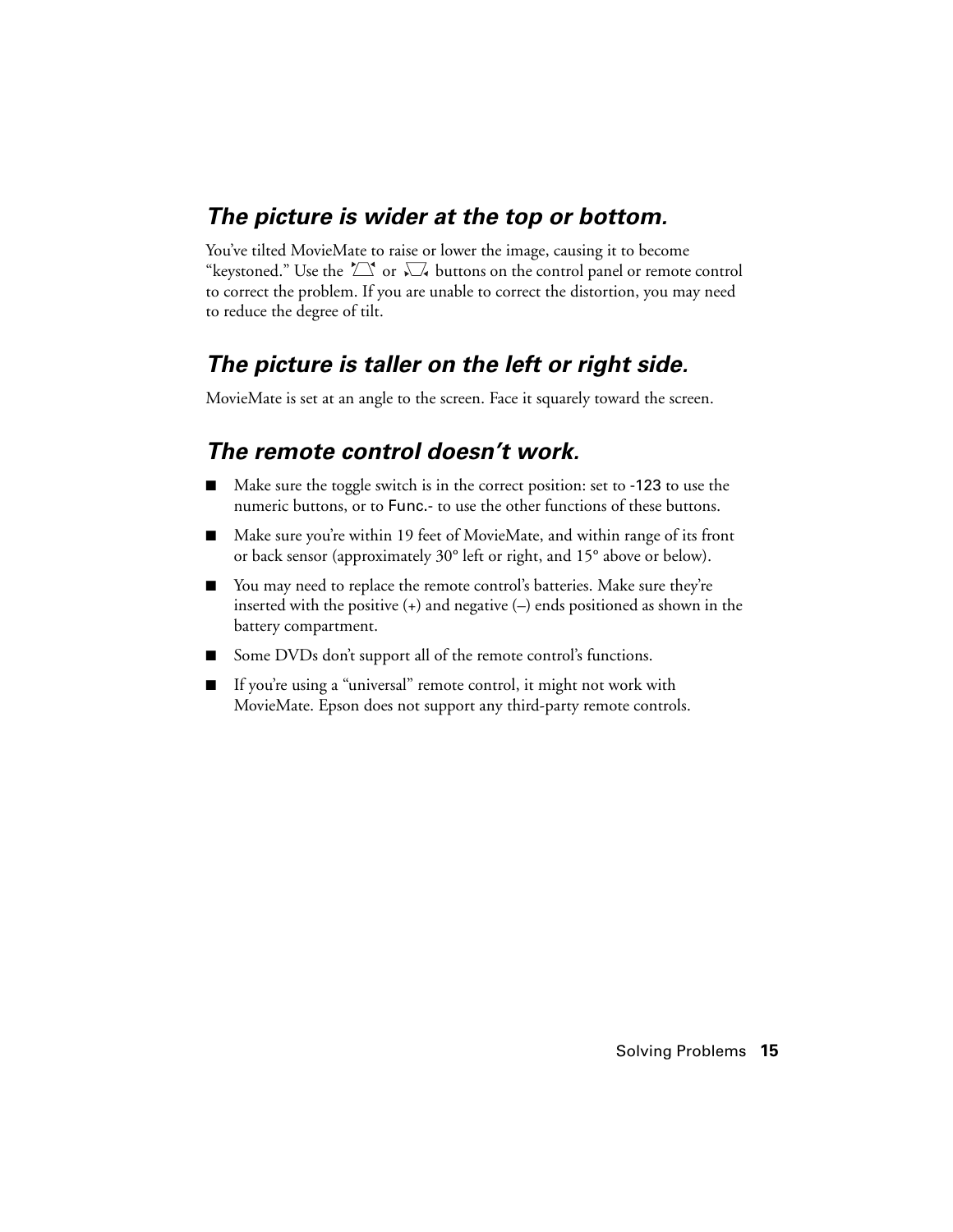# <span id="page-15-0"></span>**Where To Get Help**

Epson provides these technical support services:

### **Internet Support**

Visit Epson's U.S. support website at **epson.com/support** or Canadian support website at **epson.ca/support**. Select your product for solutions to common problems. You can download utilities and documentation, get FAQs and troubleshooting advice, or e-mail Epson with your questions.

### **Speak to a Support Representative**

To use the Epson PrivateLine® Support service, call (800) 637-7661 and enter the PIN on the included Epson PrivateLine Support card. This is the fastest way of speaking to a live representative, and it's free. This service is available 6 AM to 6 PM, Pacific Time, Monday through Friday, for the duration of your warranty period.

You may also speak with a projector support specialist by dialing one of these numbers:

- U.S.: (562) 276-4394, 6 AM to 6 PM, Pacific Time, Monday through Friday
- Canada: (905) 709-3839, 6 AM to 6 PM, Pacific Time, Monday through Friday

Toll or long distance charges may apply.

Before you call Epson for support, please have the following information ready:

- Product name (Epson MovieMate 50)
- Product serial number (located on the bottom of MovieMate)
- Proof of purchase (such as a store receipt) and date of purchase
- Computer or video configuration
- Description of the problem

## *Purchase Supplies and Accessories*

You can purchase screens, carrying cases, or other accessories from an Epson authorized reseller. To find the nearest one, call 800-GO-EPSON (800-463-7766). Or you can purchase online at www.epsonstore.com (U.S. sales) or www.epson.ca (Canadian sales).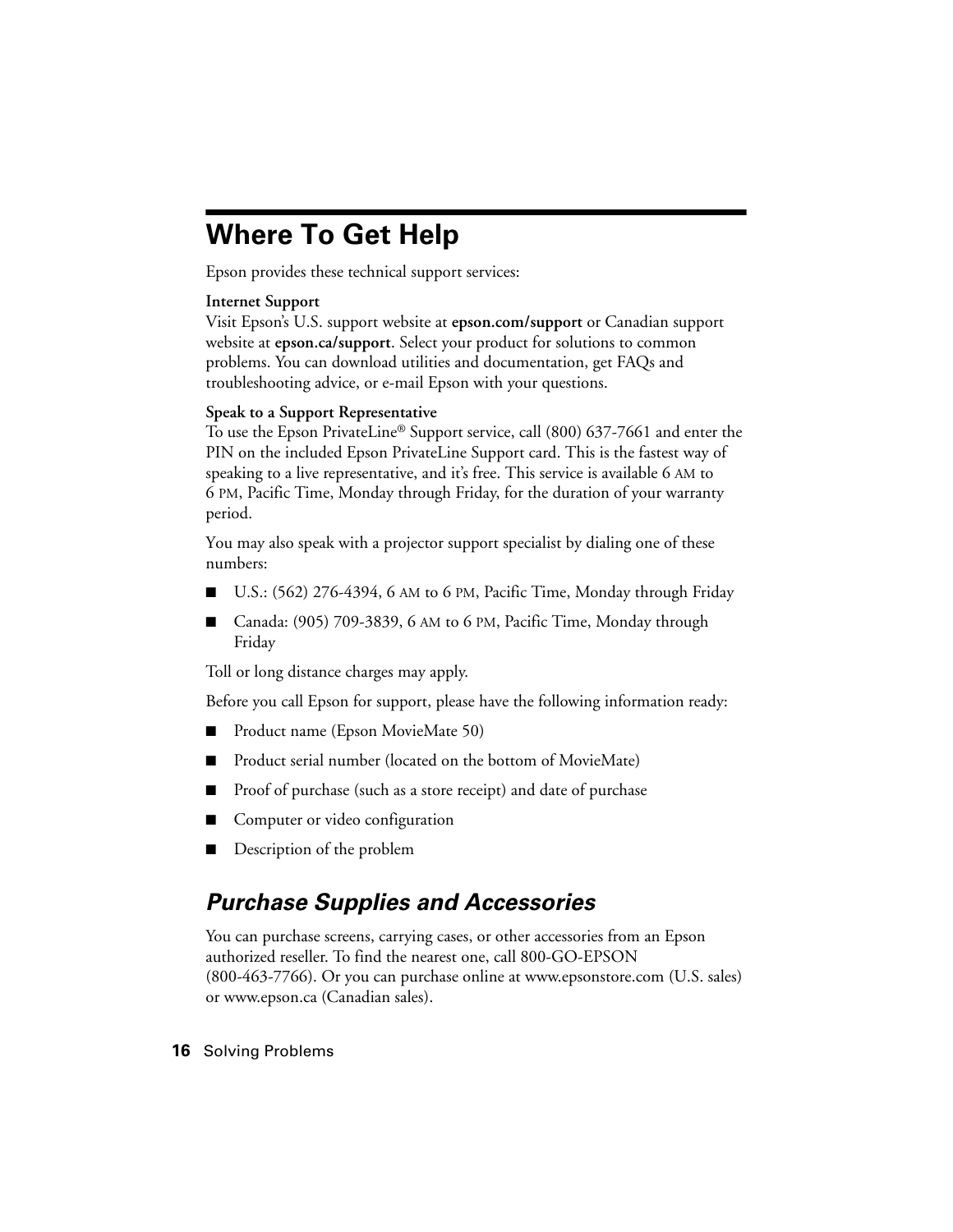# <span id="page-16-0"></span>**Notices**

## **Important Safety Instructions**

Follow these safety instructions when setting up and using your Epson MovieMate:

- Except as specifically explained in the *User's Guide* on the Epson MovieMate CD, do not attempt to service this product yourself. Refer all servicing to qualified service personnel.
- Never open any cover on the projector, except the lamp and filter covers. Dangerous electrical voltages inside the projector can severely injure you.
- The projector and its accessories come packaged in plastic bags. Keep plastic bags away from small children to avoid any risk of suffocation.
- Never look into the projector lens when the lamp is turned on; the bright light can damage your eyes. Never let children look into the lens when it is on.
- Don't place the projector on an unstable cart, stand, or table. Also, don't stand on the projector or place heavy objects on it.
- Never push objects through the cabinet slots or spill liquid into the projector.
- Do not use the projector near water, or sources of heat or vibration. Do not expose it to rain or moisture.
- Do not move the unit during playback.
- Do not touch the projection lens with bare hands.
- Use a damp cloth for cleaning. Do not use liquid or aerosol cleaners. Unplug the projector from the wall outlet before cleaning.
- Never try to remove the lamp immediately after use. Doing so will result in serious burns. Before removing the lamp, turn off the projector and wait approximately one hour for the lamp to cool completely.
- The lamp is fragile and can easily break. If the lamp breaks, handle the projector with extreme care to avoid injury from broken glass, and contact Epson to replace the lamp.
- Do not use the lamp after the lamp replacement period has elapsed, because the possibility of lamp breakage increases. When the lamp replacement message appears, replace the lamp with a new one as soon as possible.
- $^{(Hg)}$  The lamp in this product contains mercury. Please consult your state and local regulations regarding disposal or recycling. Do not put in the trash.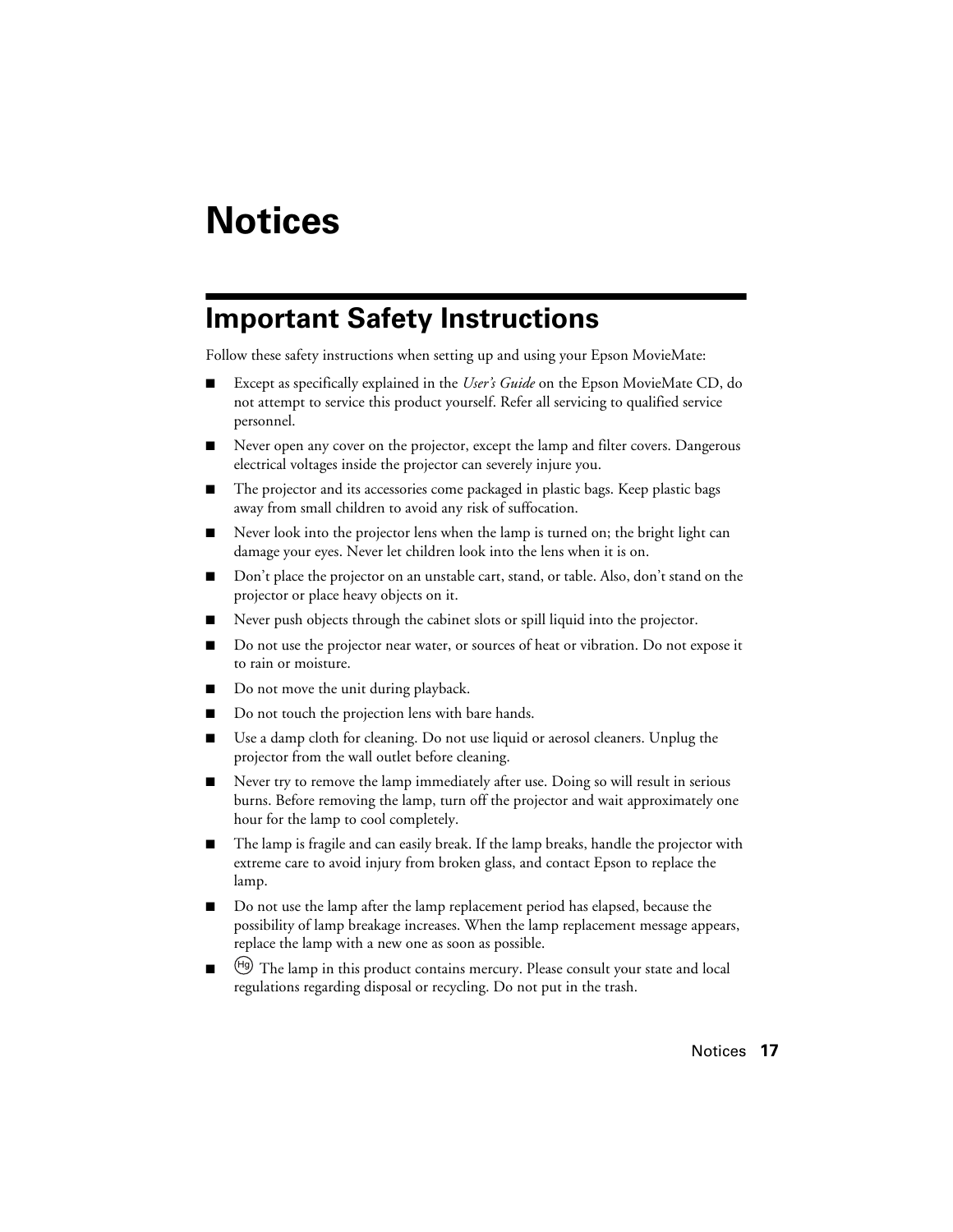- The lamp in this projector is under high internal pressure and may make a loud noise if it breaks. If it breaks, ventilate the room to prevent mercury gas inside the lamp from being inhaled or coming into contact with the eyes or mouth.
- Do not bring your face close to the projector while it is in use, to prevent inhaling or contact with the gases inside the lamp if it breaks.
- If the lamp breaks and gas from the lamp or fragments of broken glass are inhaled or get into the eyes or mouth, or if any other ill effects are noticed, immediately seek medical advice.
- Use the type of power source indicated on the projector. If you're not sure of the power available, consult the power company.
- If you use the projector in a country other than where you purchased it, use the correct power cord for that country.
- Place the projector near a wall outlet where the plug can be easily unplugged.
- Don't place the projector where the cord can be walked on. This may result in fraying or damage to the plug.
- Don't insert the plug into an outlet with dust present, and insert the plug firmly into the outlet. Failure to do so could result in sparks or fire.
- Don't handle the plug with wet hands.
- Don't overload wall outlets, extension cords, or integral convenience receptacles. This can cause fire or electric shock.
- Unplug the projector from the wall outlet and refer servicing to qualified service personnel under the following conditions: when the power cord or plug is damaged or frayed; if liquid has been spilled into the projector, or if it has been exposed to rain, water, or excessive humidity; if it doesn't operate normally when you follow the operating instructions, or if it exhibits a distinct change in performance, indicating a need for service; if it has been dropped or the housing has been damaged.
- If there is an electrical storm, do not touch the power plug, otherwise you may receive an electric shock.
- Keep the projector unplugged during electrical storms and when the projector is not in use for extended periods.
- Keep the batteries for the remote control out of the reach of children. Batteries are choking hazards and can be very dangerous if swallowed. If they are swallowed, seek medical attention immediately.
- Replace the batteries as soon as they run out.
- Do not expose batteries to heat or flame.
- Dispose of used batteries according to local regulations.
- Remove the batteries if you won't be using the projector for an extended period.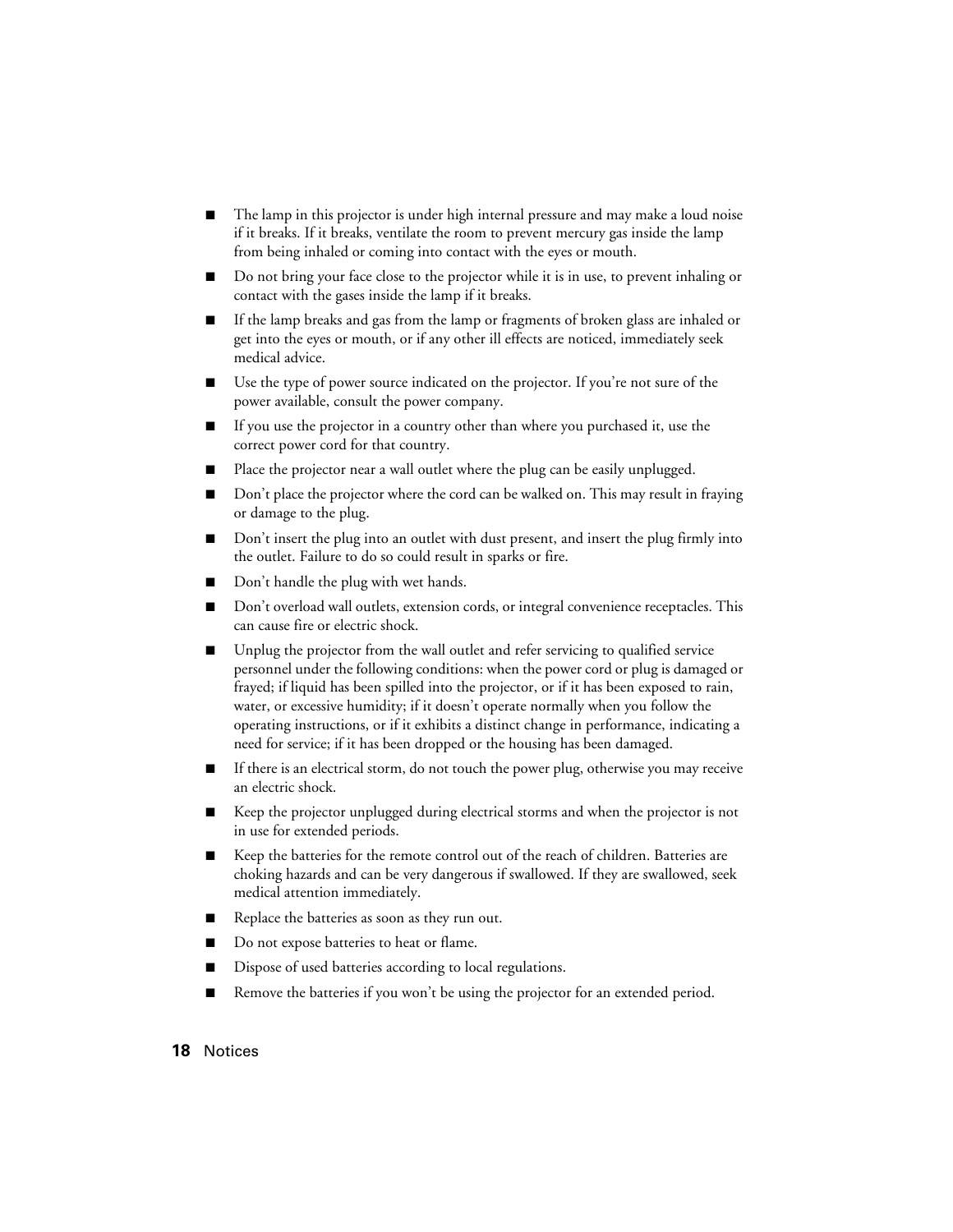- <span id="page-18-0"></span>Don't block the slots and openings in the projector case. They provide ventilation and prevent the projector from overheating. Don't operate the projector on a sofa, rug, or other soft surface, or in a closed-in cabinet unless proper ventilation is provided.
- Don't leave the projector or remote control on top of heat-producing equipment or in a heated place, such as a car.
- $\Box$  Don't use the projector outside of the required temperature range (41 to 95 °F). Doing so may cause an unstable display and could lead to projector damage.
- Don't store the projector outside of the required temperature range (14 to 140  $\degree$ F) or in direct sunlight for long periods of time. Doing so may cause damage to the case.
- Make sure there is at least 8 inches of space between the exhaust ventilation slots and the wall or other object.
- Make sure there is at least 4 inches of space between the intake ventilation slots and the wall or other object.
- Avoid projecting a high-contrast still image for more than 15 minutes to prevent burn-in. If this happens, project a bright screen until the burn-in disappears (from 30 to 60 minutes. If you can't eliminate the burn-in, contact Epson as described on [page 16](#page-15-0)).
- Do not turn the volume too high, especially when using headphones. Listening to high volume sounds over an extended period can damage your hearing. Sudden high volume can also damage the speakers.

**WARNING:** The cord included with this product contains chemicals, including lead, known to the State of California to cause birth defects or other reproductive harm. *Wash hands after handling. (provided in accordance with Proposition 65 in Cal. Health & Safety Code § 25249.5 et seq)*

## **Epson America, Inc. Limited Warranty**

### *Basic Two-Year Warranty and 90-Day Lamp Warranty*

*What Is Covered*: Epson America, Inc. ("Epson") warrants to the original retail purchaser of the Epson product enclosed with this limited warranty statement that the product, if purchased new and operated in the United States or Canada, will be free from defects in workmanship and materials for a period of two (2) years from the date of original purchase (except that the warranty period is 90 days for projector lamps). For warranty service, you must provide proof of the date of original purchase.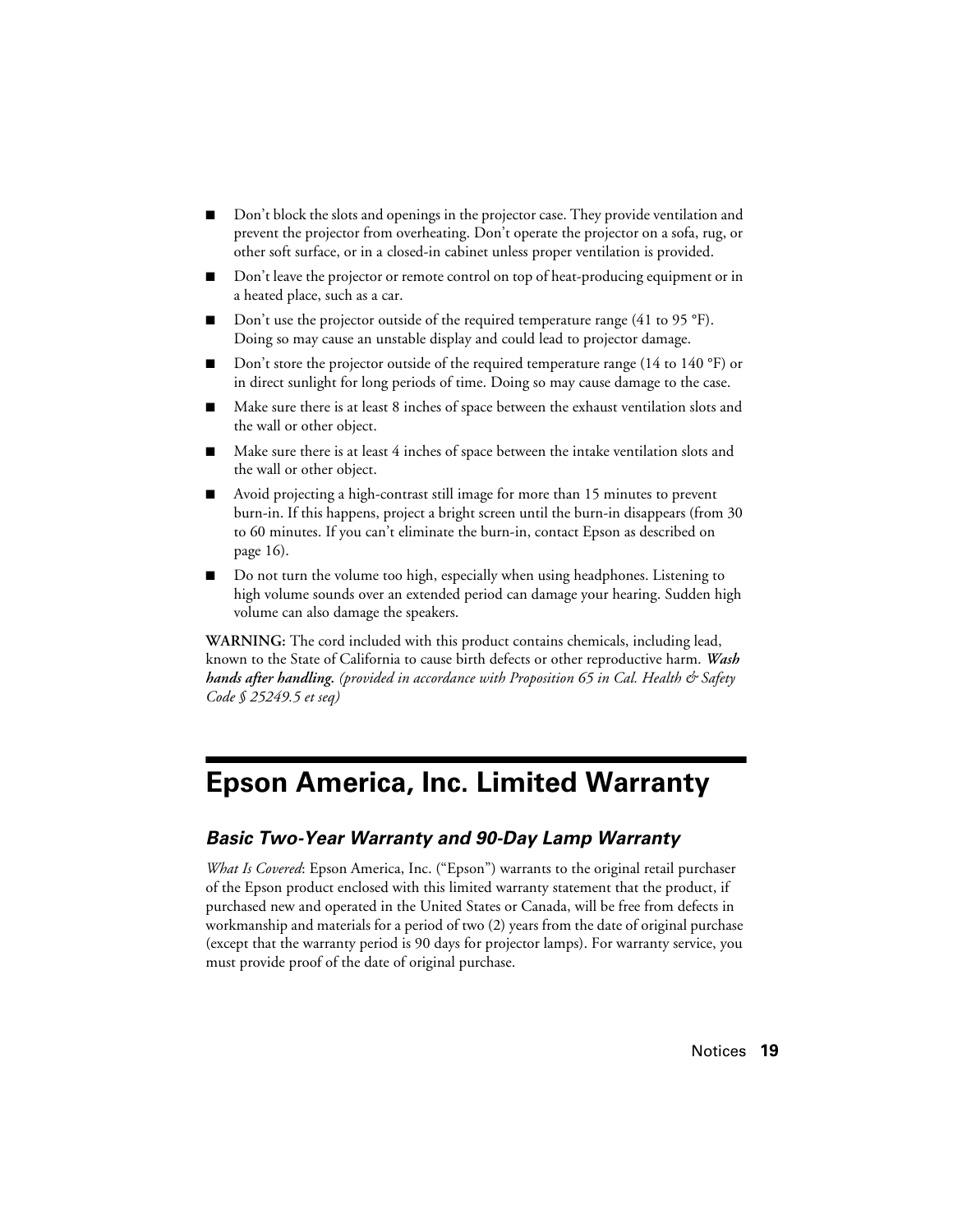*What Epson Will Do To Correct Problems:* If your product requires service, Epson will ask you to bring the product securely packaged in its original container or equivalent, along with proof of the date of original purchase, to your Epson Dealer or Epson Customer Care Center as instructed by Epson. Epson will, at its option, repair or replace the defective unit, without charge for parts or labor. When warranty service involves the exchange of the product or of a part, the item replaced becomes Epson property. The exchanged product or part may be new or previously refurbished to the Epson standard of quality, and at Epson's option, the replacement may be another model of like kind and quality. Epson's liability for replacement of the covered product will not exceed the original retail selling price of the covered product. Exchange or replacement products or parts assume the remaining warranty period of the product covered by this limited warranty. However, each replacement lamp carries the limited 90-day warranty stated above.

*What This Warranty Does Not Cover*: This warranty covers only normal use of the product. 24-hour-per-day or other high duty commercial use causes strain and is not considered normal use. This warranty does not cover consumables (e.g., filters), other than lamps as provided herein. This warranty is not transferable. Epson is not responsible for warranty service should the product fail to be properly maintained or fail to function properly as a result of misuse, abuse, improper installation, neglect, improper shipping, damage caused by disasters such as fire, flood, and lightning, improper electrical current, software problems, interaction with non-Epson products, use in a smoke- or dust-filled environment, or service other than by an Epson Authorized Servicer. Postage, insurance, or shipping costs incurred in presenting your Epson product for carry-in warranty service are your responsibility. If a claimed defect cannot be identified or reproduced in service, you will be held responsible for costs incurred.

THE WARRANTY AND REMEDY PROVIDED ABOVE ARE EXCLUSIVE AND IN LIEU OF ALL OTHER EXPRESS OR IMPLIED WARRANTIES INCLUDING, BUT NOT LIMITED TO, THE IMPLIED WARRANTIES OF MERCHANTABILITY OR FITNESS FOR A PARTICULAR PURPOSE. SOME LAWS DO NOT ALLOW THE EXCLUSION OF IMPLIED WARRANTIES. IF THESE LAWS APPLY, THEN ALL EXPRESS AND IMPLIED WARRANTIES ARE LIMITED TO THE WARRANTY PERIOD IDENTIFIED ABOVE. UNLESS STATED HEREIN, ANY STATEMENTS OR REPRESENTATIONS MADE BY ANY OTHER PERSON OR FIRM ARE VOID. IN THE EVENT THE REMEDIES ABOVE FAIL, EPSON'S ENTIRE LIABILITY SHALL BE LIMITED TO A REFUND OF THE PRICE PAID FOR THE EPSON PRODUCT COVERED BY THIS LIMITED WARRANTY. EXCEPT AS PROVIDED IN THIS WRITTEN WARRANTY, NEITHER EPSON AMERICA, INC. NOR ITS AFFILIATES SHALL BE LIABLE FOR ANY LOSS, INCONVENIENCE, OR DAMAGE, INCLUDING DIRECT, SPECIAL, INCIDENTAL, OR CONSEQUENTIAL DAMAGES, RESULTING FROM THE USE OR INABILITY TO USE THE EPSON PRODUCT, WHETHER RESULTING FROM BREACH OF WARRANTY OR ANY OTHER LEGAL THEORY.

In Canada, warranties include both warranties and conditions.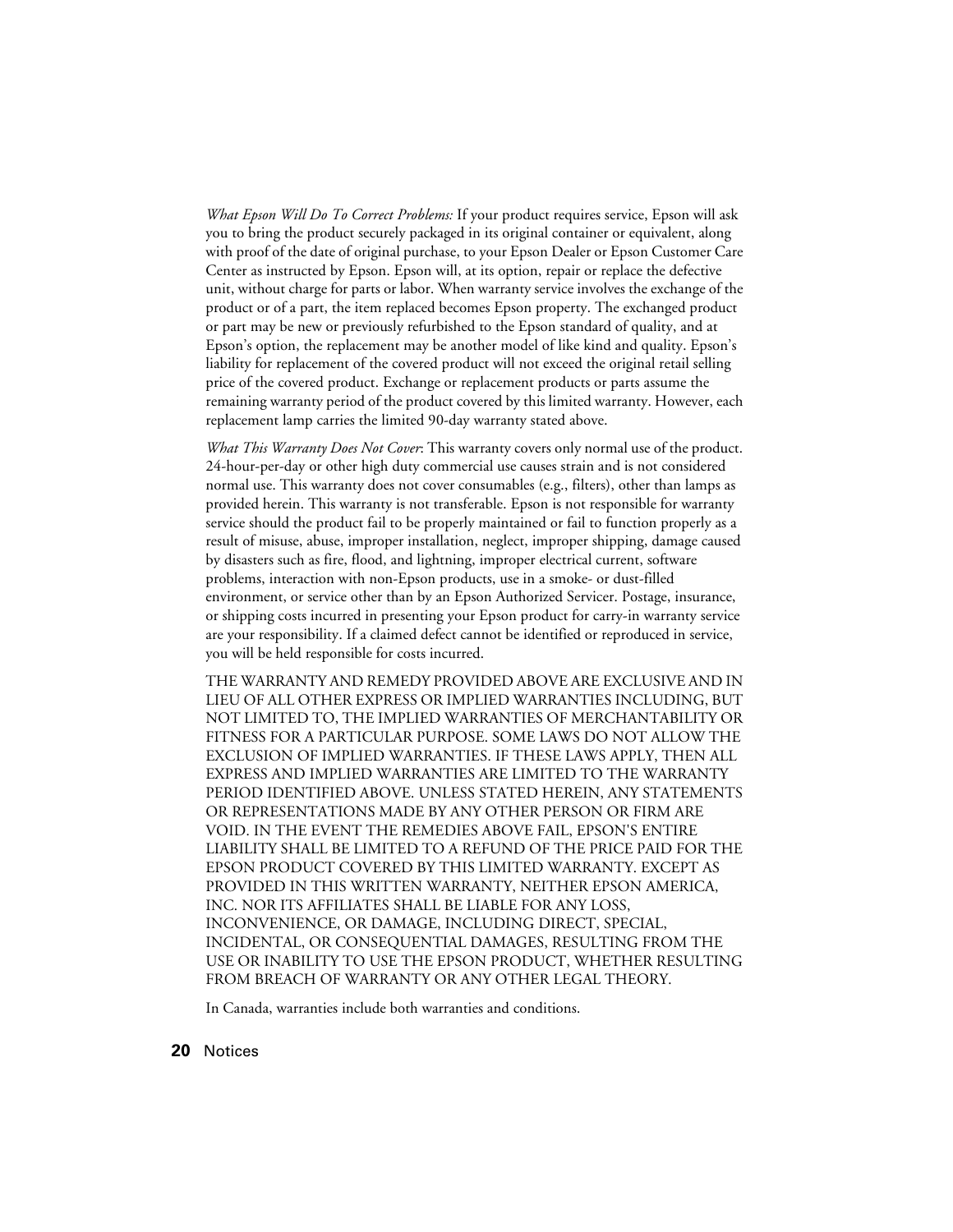Some jurisdictions do not allow limitations on how long an implied warranty lasts and some jurisdictions do not allow the exclusion or limitation of incidental or consequential damages, so the above limitations and exclusions may not apply to you. This warranty gives you specific legal rights, and you may also have other rights, which vary from jurisdiction to jurisdiction.

To find the Epson Authorized Reseller nearest you, visit our website at: www.epson.com.

To find the Epson Customer Care Center nearest you, visit epson.com/support.

You can also call the Epson Connection<sup>SM</sup> at (800)  $637-7661 + PIN$  or (562) 276-4394 in the U.S. and (905) 709-3839 in Canada or write to: Epson America, Inc., P.O. Box 93012, Long Beach, CA 90809-3012.

## **Declaration of Conformity**

According to 47CFR, Part 2 and 15 for: Class B Personal Computers and Peripherals; and/or CPU Boards and Power Supplies used with Class B Personal Computers:

| We:         | Epson America, Inc.       |
|-------------|---------------------------|
| Located at: | MS 3-13                   |
|             | 3840 Kilroy Airport Way   |
|             | Long Beach, CA 90806      |
|             | Telephone: (562) 290-5254 |

Declare under sole responsibility that the product identified herein, complies with 47CFR Part 2 and 15 of the FCC rules as a Class B digital device. Each product marketed is identical to the representative unit tested and found to be compliant with the standards. Records maintained continue to reflect the equipment being produced can be expected to be within the variation accepted, due to quantity production and testing on a statistical basis as required by 47CFR §2.909. Operation is subject to the following two conditions: (1) this device may not cause harmful interference, and (2) this device must accept any interference received, including interference that may cause undesired operation.

Trade Name: Epson Type of Product: Projector Model: EMP-DM1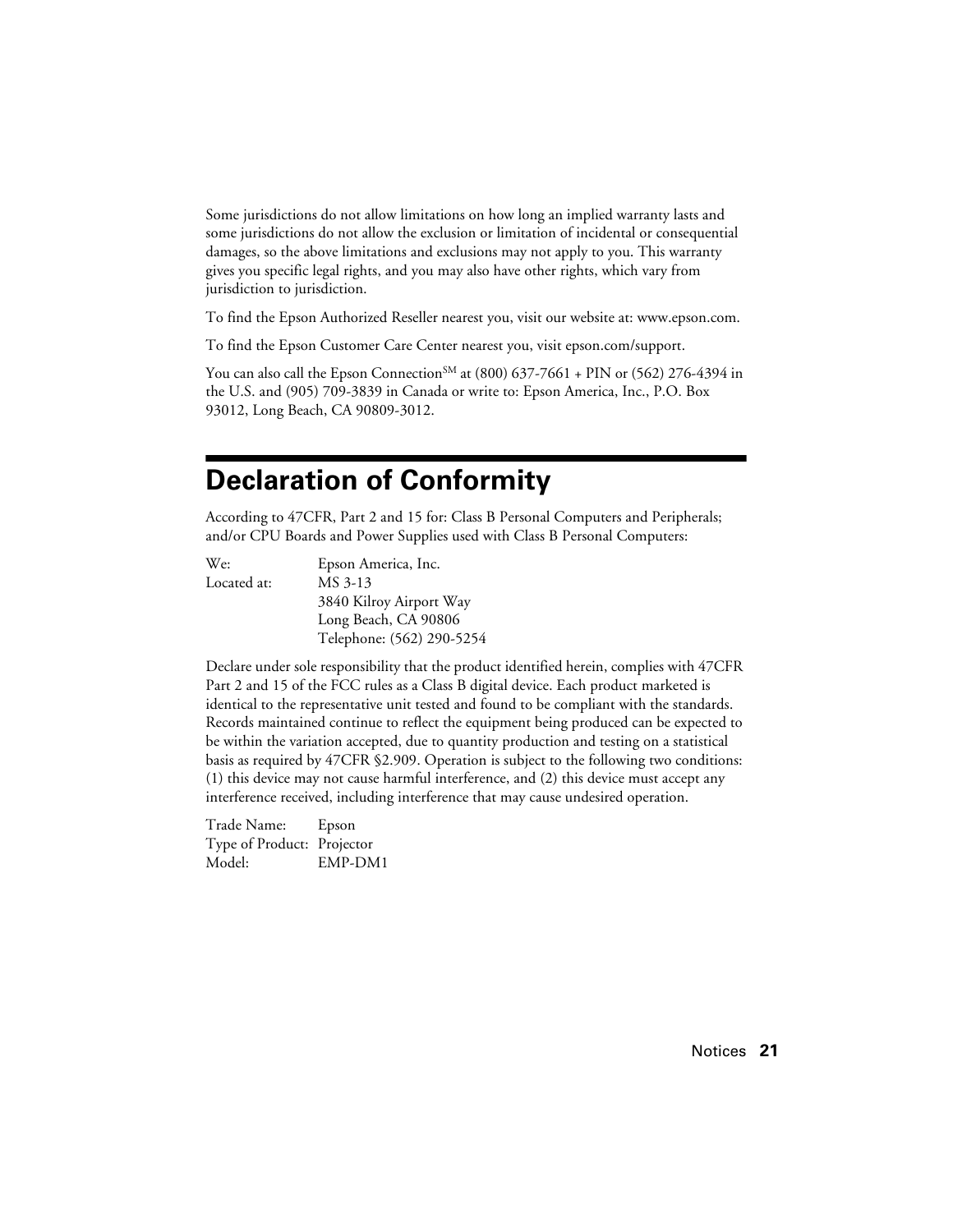## **FCC Compliance Statement**

### **For United States Users**

This equipment has been tested and found to comply with the limits for a Class B digital device, pursuant to Part 15 of the FCC Rules. These limits are designed to provide reasonable protection against harmful interference in a residential installation. This equipment generates, uses, and can radiate radio frequency energy and, if not installed and used in accordance with the instructions, may cause harmful interference to radio or television reception. However, there is no guarantee that interference will not occur in a particular installation. If this equipment does cause interference to radio and television reception, which can be determined by turning the equipment off and on, the user is encouraged to try to correct the interference by one or more of the following measures:

- Reorient or relocate the receiving antenna.
- Increase the separation between the equipment and receiver.
- Connect the equipment into an outlet on a circuit different from that to which the receiver is connected.
- Consult the dealer or an experienced radio/TV technician for help.

#### **WARNING**

The connection of a non-shielded equipment interface cable to this equipment will invalidate the FCC Certification of this device and may cause interference levels which exceed the limits established by the FCC for this equipment. It is the responsibility of the user to obtain and use a shielded equipment interface cable with this device. If this equipment has more than one interface connector, do not leave cables connected to unused interfaces. Changes or modifications not expressly approved by the manufacturer could void the user's authority to operate the equipment.

### **For Canadian Users**

This Class B digital apparatus complies with Canadian ICES-003.

*Cet appareil numérique de la classe B est conforme à la norme NMB-003 du Canada.*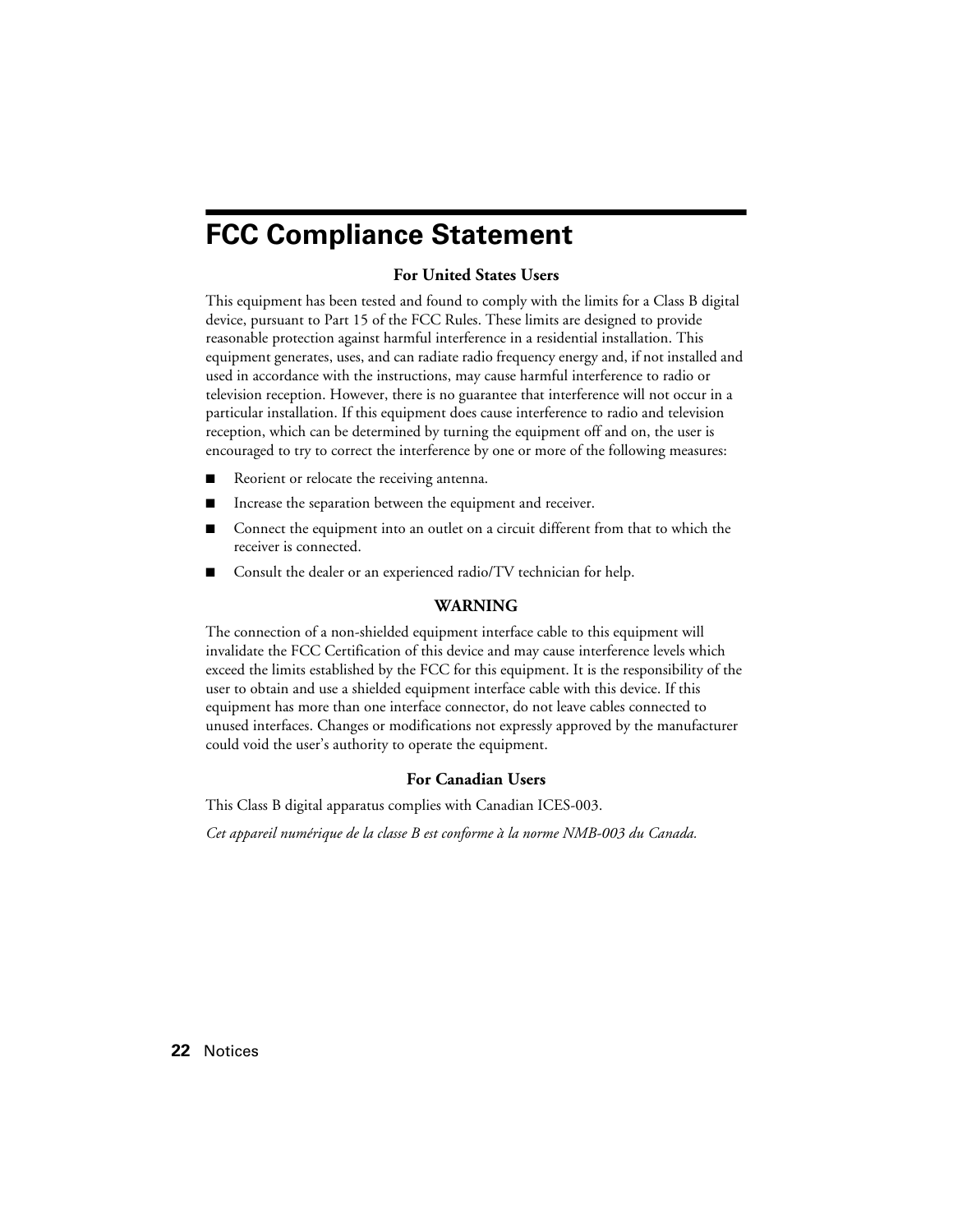# **Copyright Notice**

All rights reserved. No part of this publication may be reproduced, stored in a retrieval system, or transmitted in any form or by any means, electronic, mechanical, photocopying, recording, or otherwise, without the prior written permission of Seiko Epson Corporation. The information contained herein is designed only for use with this Epson product. Epson is not responsible for any use of this information as applied to other equipment.

Neither Seiko Epson Corporation nor its affiliates shall be liable to the purchaser of this product or third parties for damages, losses, costs, or expenses incurred by purchaser or third parties as a result of: accident, misuse, or abuse of this product or unauthorized modifications, repairs, or alterations to this product, or (excluding the U.S.) failure to strictly comply with Seiko Epson Corporation's operating and maintenance instructions.

Seiko Epson Corporation shall not be liable for any damages or problems arising from the use of any options or any consumable products other than those designated as Original Epson Products or Epson Approved Products by Seiko Epson Corporation.

### **Responsible Use of Copyrighted Materials**

This unit is equipped with Macrovision copy protection. The intellectual property rights to the patent of this copy protection technology are owned by the Macrovision Company of America, and others. When employing this technology, a license is required from the Macrovision Company. The Macrovision Company does not authorize the use of this technology except for a limited range of intended purposes, including home use. Further, remodeling, disassembly, and reverse engineering are prohibited.

Reproduction of a disc for the purposes of broadcast, projection in public, public musical performance, or rental (regardless of compensation, remuneration, or lack thereof) without the permission of the copyright owner, is strictly prohibited.

### **Trademarks**

Epson is a registered trademark and Epson Exceed Your Vision is a trademark of Seiko Epson Corporation.

Epson MovieMate is a trademark, PrivateLine is a registered trademark, and Extra Care and Epson Connection are service marks of Epson America, Inc.

Pixelworks, DNX, and the DNX logo are trademarks of Pixelworks, Inc.

General Notice: Other product names used herein are for identification purposes only and may be trademarks of their respective owners. Epson disclaims any and all rights in those marks.

© 2007 Epson America, Inc. 7/07